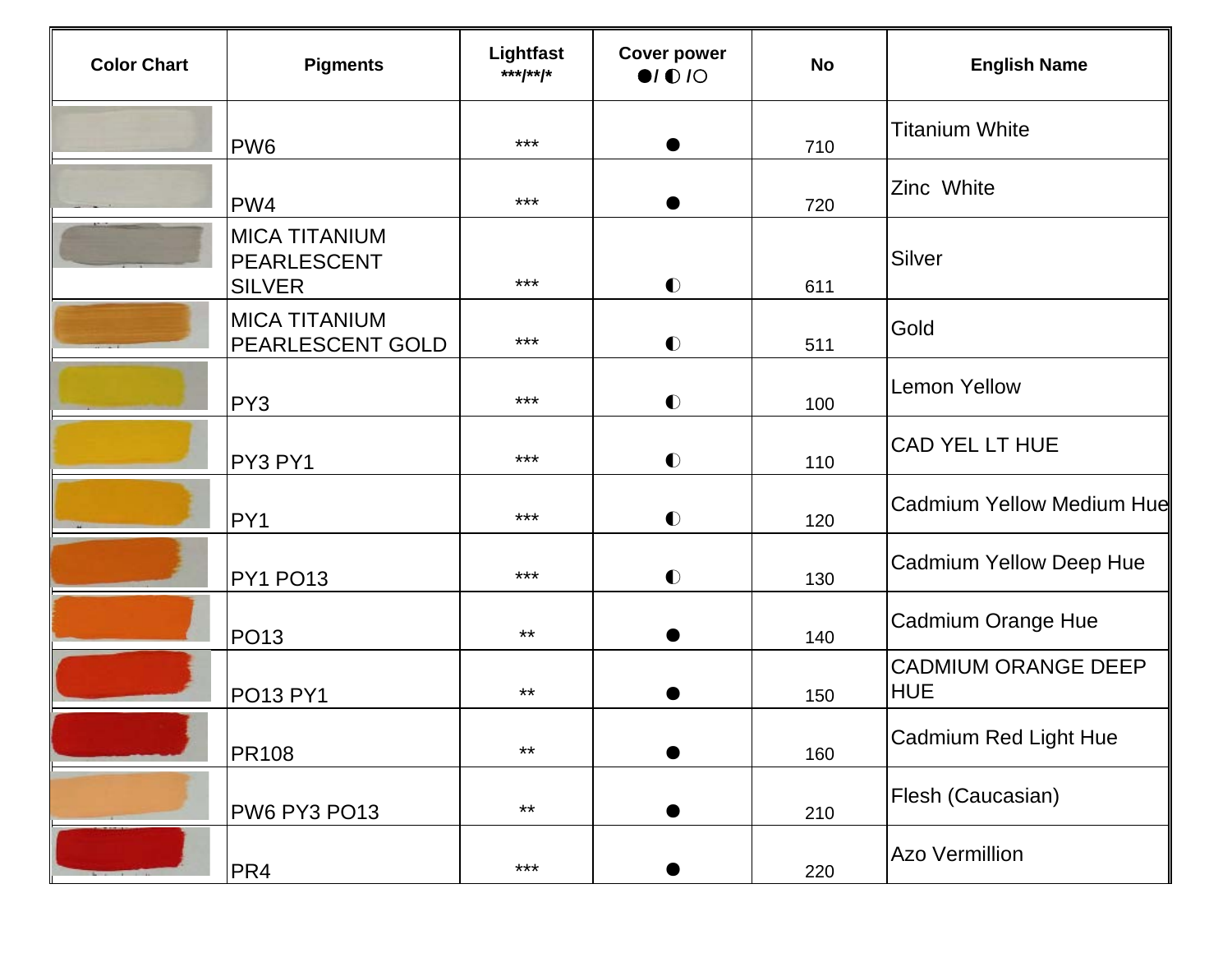| <b>PR21 PR13</b>  | $***$   |            | 221 | Azo Red Deep                  |
|-------------------|---------|------------|-----|-------------------------------|
| <b>PR22</b>       | $***$   |            | 230 | <b>Brilliant Red</b>          |
| <b>PR122</b>      | $\star$ | $\bullet$  | 231 | Magenta                       |
| PR <sub>8</sub>   | $***$   |            | 240 | Permanent Red                 |
| PR <sub>8</sub>   | ***     |            | 250 | Crimson                       |
| <b>PR108</b>      | $***$   |            | 260 | <b>Cadmium Red Medium Hue</b> |
| <b>PR122</b>      | $***$   | $\bullet$  | 270 | <b>Rose Madder</b>            |
| <b>PR146 PW6</b>  | ***     |            | 280 | <b>Alizarin Crimson</b>       |
| <b>PR101 PR13</b> | $***$   |            | 290 | <b>Red Ochre</b>              |
| <b>PV23</b>       | $***$   | $\bullet$  | 300 | <b>Diox Violet Hue</b>        |
| <b>PW6 PB15</b>   | $***$   | $\bullet$  | 310 | <b>Cerulean Blue Hue</b>      |
| PG7 PW6 PB15      | $***$   | $\bullet$  | 320 | Manganese Blue Hue            |
| <b>PB15</b>       | ***     | $\bullet$  | 330 | Phthalo Blue                  |
| <b>PB29</b>       | $***$   | $\bigcirc$ | 340 | <b>Ultramarine Blue</b>       |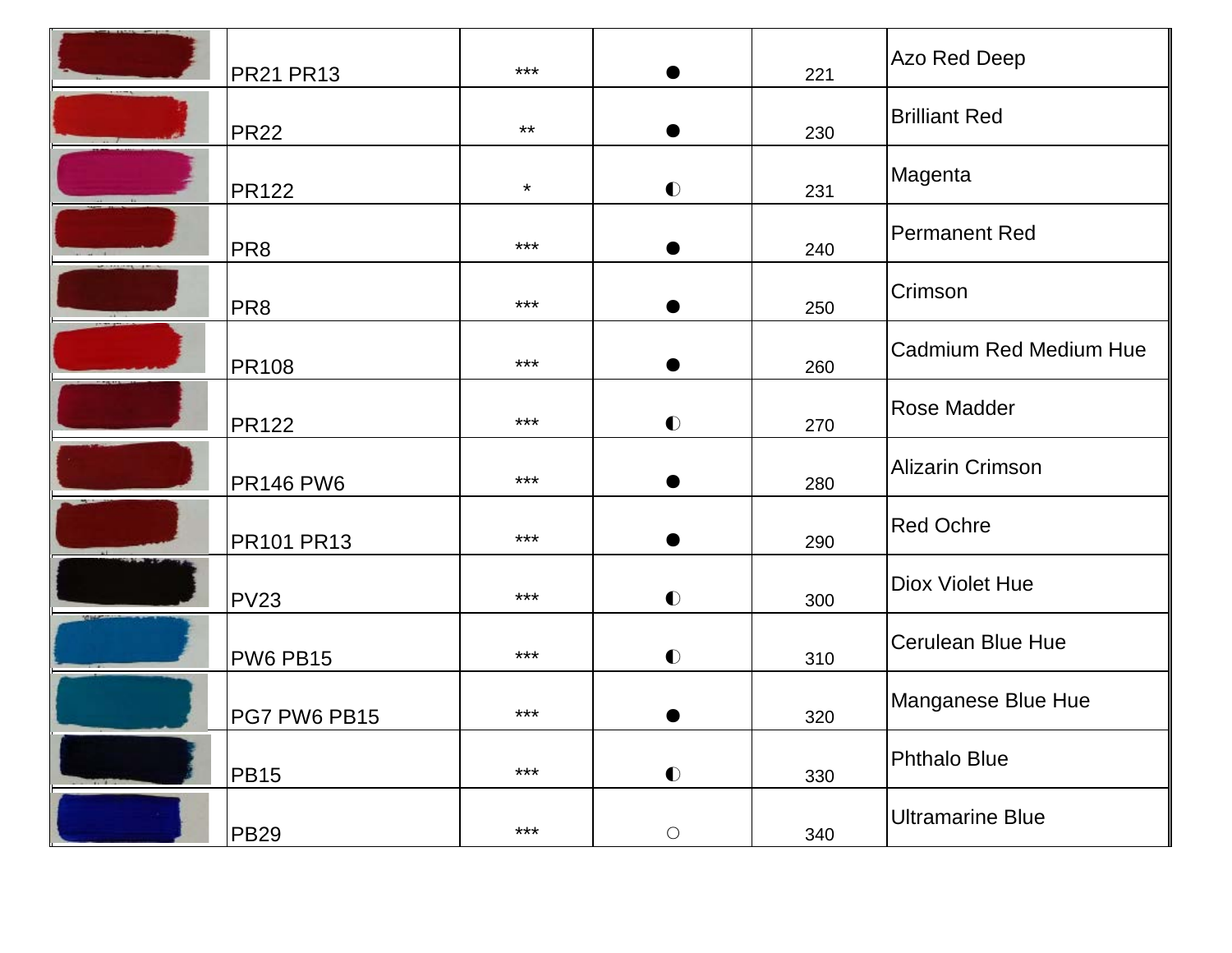|             | PB29 PB15 PW6    | *** |           | 350 | <b>Cobalt Blue Hue</b>          |
|-------------|------------------|-----|-----------|-----|---------------------------------|
|             | <b>PB15 PW6</b>  | *** | $\bullet$ | 360 | Mineral Blue                    |
|             | <b>PB15 PV23</b> | *** | $\bullet$ | 370 | <b>Prussian Blue</b>            |
|             | PG7 PY3 PW6      | *** |           | 410 | Cad Blu Gr Lt hu                |
|             | PY3 PY7          | *** | $\bullet$ | 420 | <b>Cadmium Yellow Green Hue</b> |
|             | PG7 PB15 PW6     | *** |           | 425 | <b>Permanent Green</b>          |
|             | PY1 PG7 PO13     | *** |           | 428 | <b>Sap Green</b>                |
|             | PY3 PG7          | *** | $\bullet$ | 430 | Permanaent Green Light          |
|             | PY1 PG7          | *** | $\bullet$ | 440 | Hooker's Green Hue              |
|             | PG7              | *** | ●         | 470 | Phthaco GRN(BS)                 |
|             | PG7              | *** | $\bullet$ | 480 | <b>Emerald Green</b>            |
|             | <b>PB15 PY42</b> | *** | ●         | 490 | <b>Terre Verte</b>              |
| <b>TAMA</b> | PY42 PB15 PO13   | *** |           | 495 | <b>Olive Green</b>              |
|             | <b>PY42</b>      | *** |           | 500 | <b>Yellow Ochre</b>             |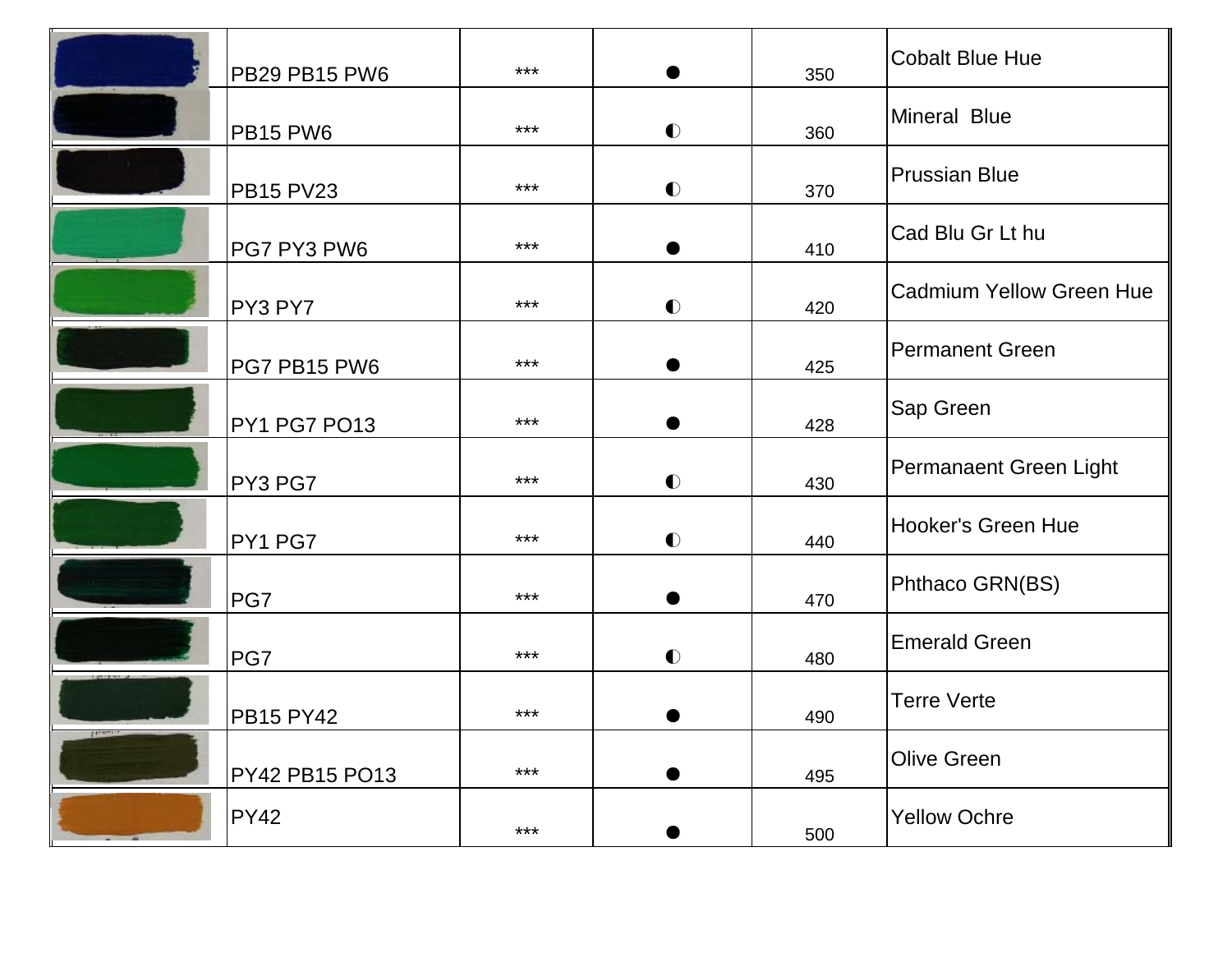|               | <b>PY42 PR101</b> | $***$ | ●         | 510 | Yellow Ochre Golden   |
|---------------|-------------------|-------|-----------|-----|-----------------------|
| <b>STEAMS</b> | <b>PR101</b>      | $***$ |           | 520 | <b>Burnt Sienna</b>   |
|               | PBR6 PY42         | ***   |           | 530 | <b>Burnt Umber</b>    |
|               | PBR6 PR101 RBK11  | ***   |           | 540 | <b>Raw Umber</b>      |
| $\Delta$      | PB29 PBK11        | ***   | ●         | 610 | Payne's Grey          |
|               | PW6 PBK11 PY42    | ***   |           | 612 | Neutral Grey          |
|               | PBK11             | ***   |           | 650 | <b>Mars Black</b>     |
|               | PBK7              | ***   |           | 660 | <b>Ivory Black</b>    |
|               | PY3 PY1           | ***   | $\bullet$ | 001 | <b>Primary yellow</b> |
|               | <b>PV19</b>       | ***   | $\bullet$ | 002 | <b>Primary red</b>    |
|               | <b>PB15</b>       | ***   | $\bullet$ | 003 | <b>Primary blue</b>   |